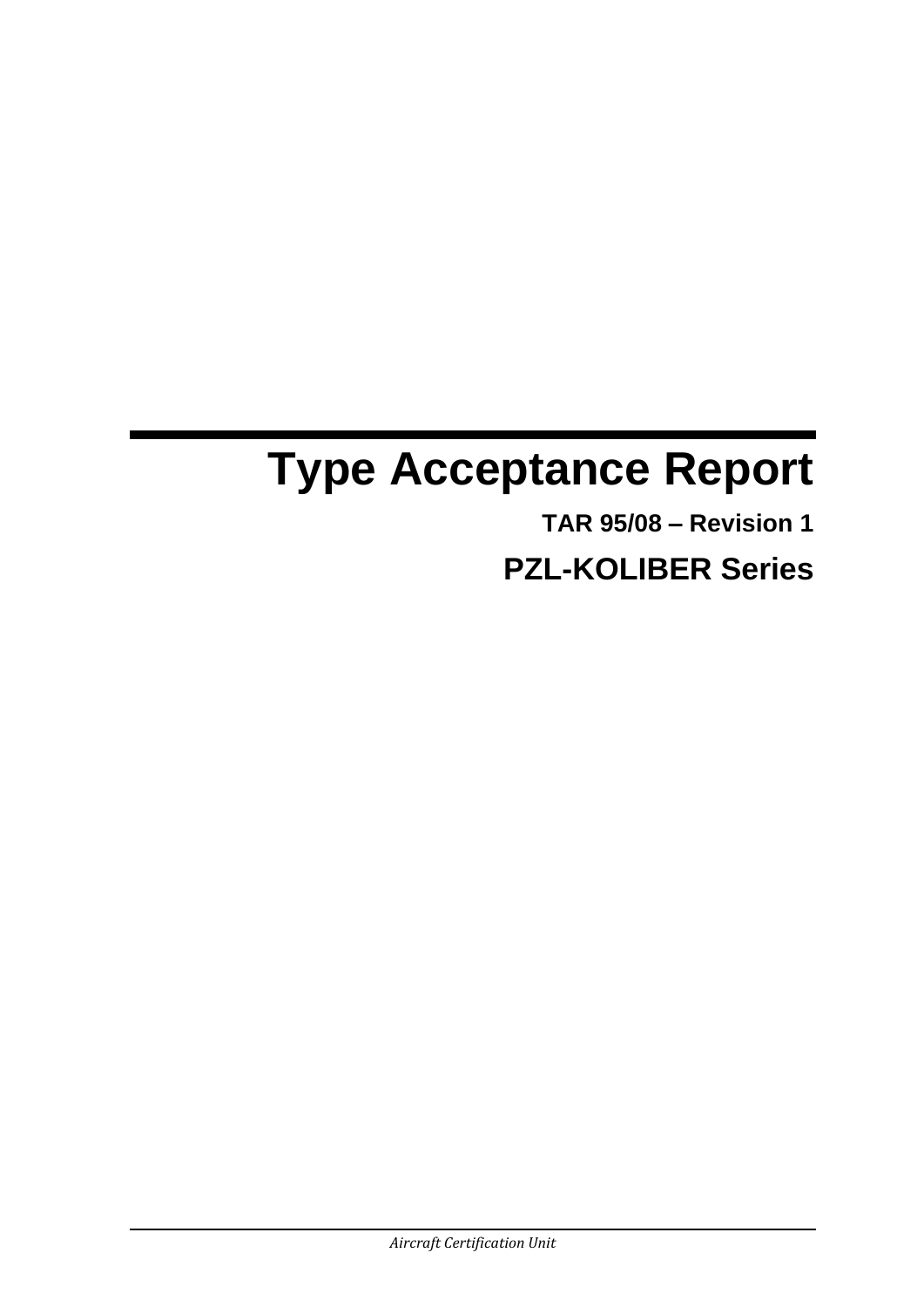## TABLE OF CONTENTS

| <b>EXECUTIVE SUMMARY</b>                          | 1                |
|---------------------------------------------------|------------------|
| <b>1. INTRODUCTION</b>                            | 1                |
| 2. AIRCRAFT CERTIFICATION DETAILS                 | $\boldsymbol{2}$ |
| 3. APPLICATION DETAILS AND BACKGROUND INFORMATION | 3                |
| 4. NZCAR §21.43 DATA REQUIREMENTS                 | 4                |
| 5. NEW ZEALAND OPERATIONAL RULE COMPLIANCE        | $\overline{7}$   |
| <b>ATTACHMENTS</b>                                | 8                |
| <b>APPENDIX1</b>                                  | 8                |
| <b>APPENDIX 2</b>                                 | 9                |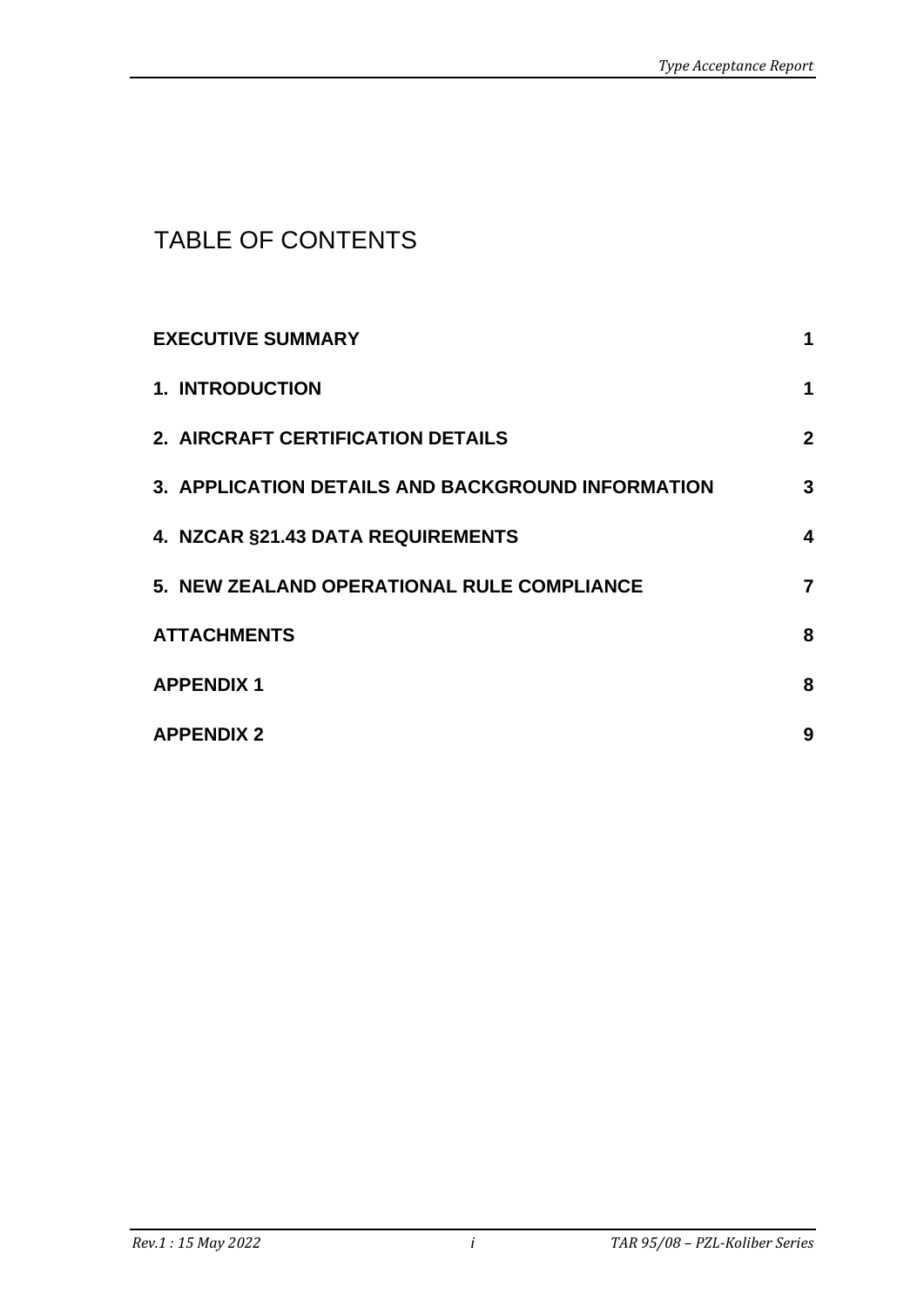## **Executive Summary**

New Zealand Type Acceptance has been granted to the PZL-Koliber Series based on validation of Type Certificate number EASA.A.091. There are no special requirements for import.

Applicability is currently limited to the Models and/or serial numbers detailed in Section 2, which are now eligible for the issue of an Airworthiness Certificate in the Standard Category in accordance with NZCAR §21.191, subject to any outstanding New Zealand operational requirements being met. (See Section 5 of this report for a review of compliance of the basic type design with the operating Rules.) Additional variants or serial numbers approved under the foreign type certificate can become type accepted after supply of the applicable documentation, in accordance with the provisions of NZCAR §21.43(c).

NOTE: The information in this report was correct as at the date of issue. The report is generally only updated when an application is received to revise the Type Acceptance Certificate. For details on the current type certificate holder and any specific technical data, refer to the latest revision of the State-of-Design Type Certificate Data Sheet referenced herein.

### **1. Introduction**

This report details the basis on which Type Acceptance Certificate No. 95/08 was granted in the Standard Category in accordance with NZCAR Part 21 Subpart B.

Specifically, the report aims to:

- (a) Specify the foreign type certificate and associated airworthiness design standard used for type acceptance of the model(s) in New Zealand; and
- (b) Identify any special conditions for import applicable to any model(s) covered by the Type Acceptance Certificate; and
- (c) Identify any additional requirements which must be complied with prior to the issue of a NZ Airworthiness Certificate or for any subsequent operations.

The report notes the status of all models included under the State-of-Design type certificate which have been granted type acceptance in New Zealand, which are listed in Section 2. The history of the PZL-Koliber Series type acceptance in New Zealand under type certificate EASA.A.091 is listed in Appendix 1.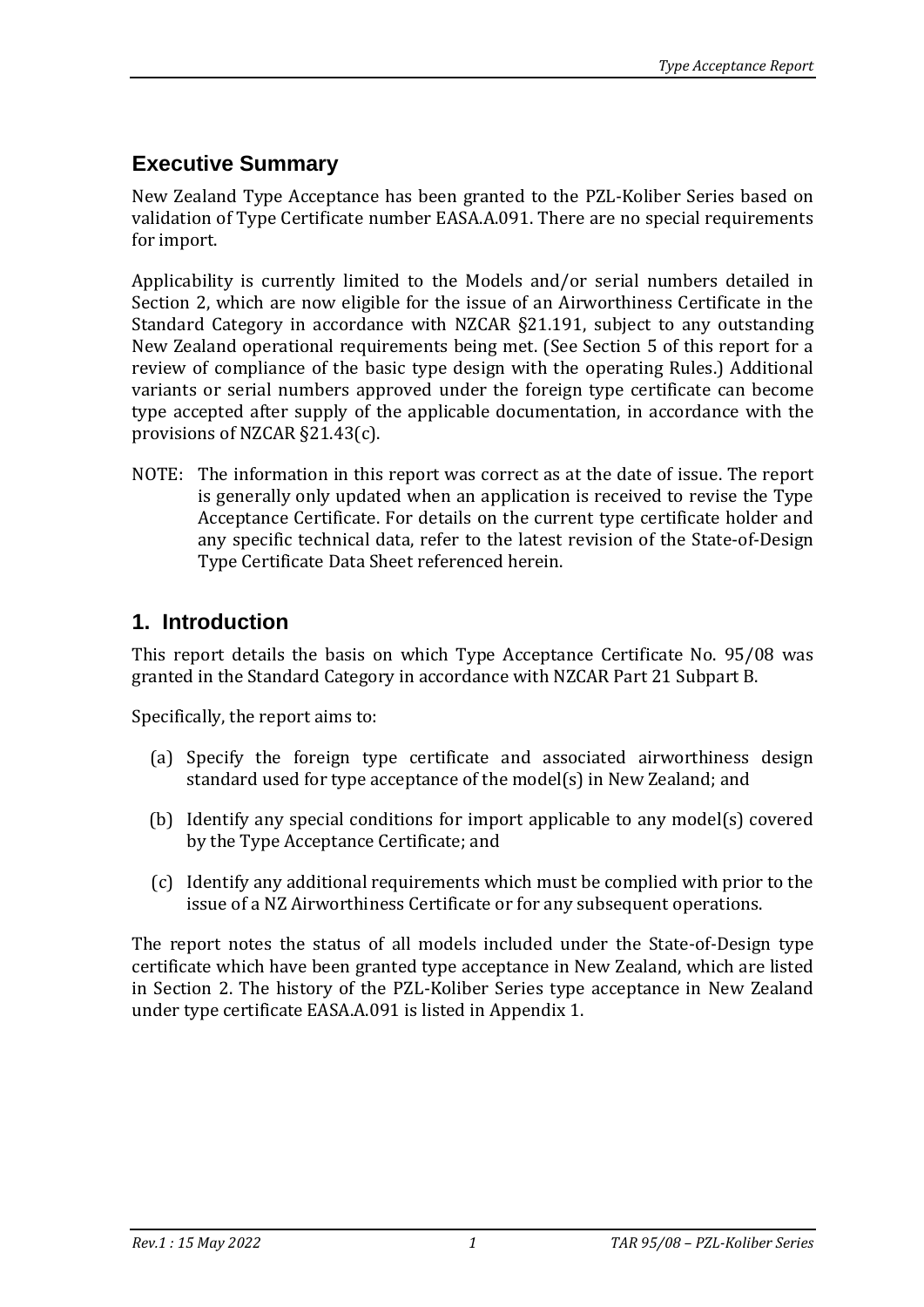## **2. Aircraft Certification Details**

#### **(a) State-of-Design Type and Production Certificates:**

| Manufacturer:                                  | Panstwowe Zaklady Lotnicze "Warszawa-Okecie" S.A.                                                                 |
|------------------------------------------------|-------------------------------------------------------------------------------------------------------------------|
| Type Certificate:<br>Issued by:                | EASA.A.091<br><b>European Aviation Safety Agency</b>                                                              |
| TC Holder:                                     | Airbus Poland S.A.                                                                                                |
| Supersedes:<br>Type Certificate:<br>Issued by: | Swiadectwo Typu Sprzetu Lotniczego Nr BB-136<br>Polish People's Republic Central Administration of Civil Aviation |

#### **(b) Models Covered by the Part 21B Type Acceptance Certificate:**

| Model:             |                                           | PZL-Koliber 150, PZL-Koliber 150A                  |  |
|--------------------|-------------------------------------------|----------------------------------------------------|--|
| MCTOW:             | 850 kg (1874 lb.) – Normal Category       |                                                    |  |
| Max. No. of Seats: | $\overline{4}$                            |                                                    |  |
| Noise Standard:    | ICAO Annex 16/FAR Part 36                 |                                                    |  |
| Engine:            | Lycoming 0-320-D2A – PZL-Koliber 150      |                                                    |  |
|                    | Lycoming 0-320-E2A – PZL-Koliber 150/150A |                                                    |  |
|                    | Issued by:                                | <b>Federal Aviation Administration</b>             |  |
| <b>Propeller:</b>  | Sensenich 74DM6-0-5x                      |                                                    |  |
|                    | Issued by:                                | <b>Federal Aviation Administration</b>             |  |
|                    |                                           | Type Certificate: E-274<br>Type Certificate: P-886 |  |

Notes: 1. Refer to TCDS EASA.A.091 for specific applicability of engine and propeller combinations to individual aircraft models.

2. Refer to Advisory Circular 21-1 Appendix 2 for the New Zealand type acceptance status of any engines and propellers listed above.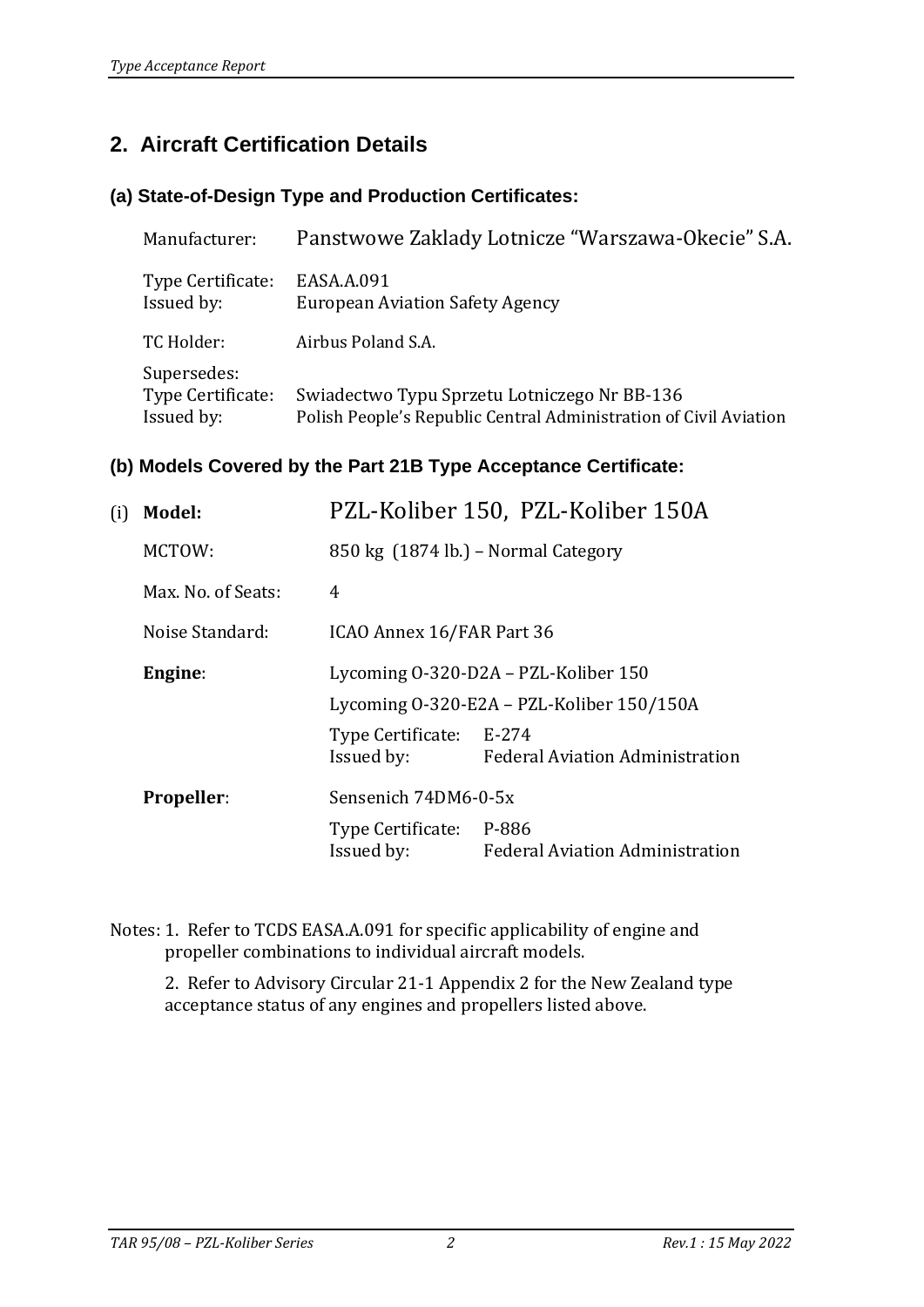## **3. Application Details and Background Information**

The first application for New Zealand type acceptance under Part 21B was for the PZL-Koliber 150, from the NZ agent, Alternate Aviation (Dougal Dallison) by CAA Form 24021/02 dated 31 August 1995. The first-of-type example was ZK-PZB, serial number 03930056, later re-registered as ZK-RTB. The PZL-Koliber 150 is a four-seat conventional all-metal construction low-wing light aeroplane fitted with a sliding canopy, fixed undercarriage, and leading-edge slats.

Type Acceptance Certificate Number 95/08 was granted on 22 November based on validation of Polish Type Certificate no. BB-136. Specific applicability is limited to the coverage provided by the operating documentation supplied. There are no special requirements for import into New Zealand.

The PZL-110 Koliber (Hummingbird) is a Polish license-manufactured version of the Rallye 100ST version of the Morane Saulnier MS880 Rallye family. The PZL-Koliber 150 (referred to in some documents as the PZL-150) is a variant fitted with a 150hp Lycoming engine. The PZL-Koliber 150A version had already been accepted in NZ under NZCAR B.8 for the same agent. (See TAR 3/95. The first-of-type example was serial number 04940063 registered ZK-PZA in 1995.) The 150A version is essentially the same aircraft as the 150 but has been type certificated by the FAA, with the small changes that required. At the time the 150 and 150A versions were on separate Polish type certificates. Under EASA they are now both on the same type certificate.

This report was raised to Revision 1 to update the format and note the change of State-of-Design type certificate jurisdiction to EASA.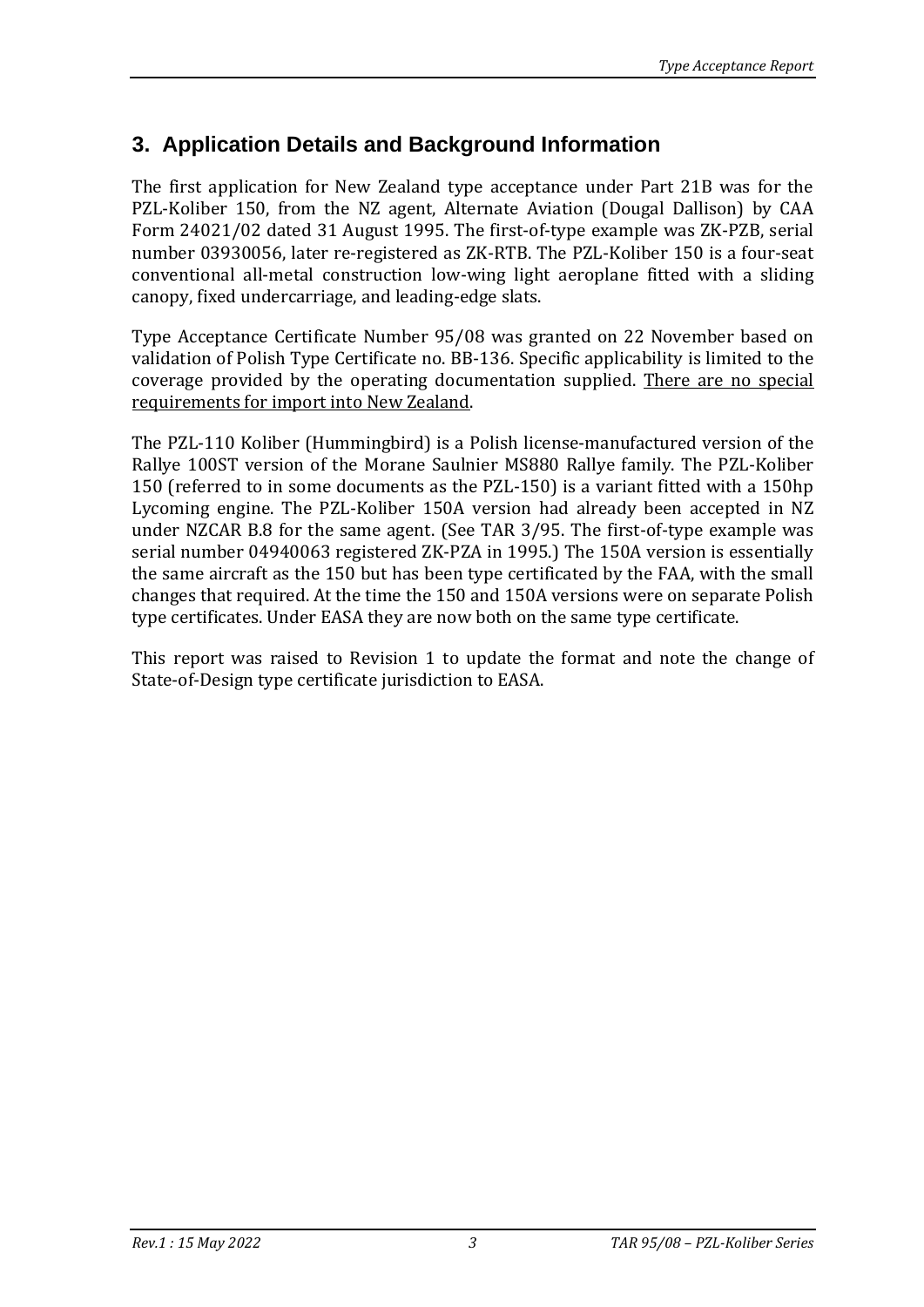## **4. NZCAR §21.43 Data Requirements**

The type data requirements of NZCAR Part 21B Para §21.43 have been satisfied by supply of the following documents, or were already held by the CAA:

(1) State-of-Design Type certificate:

EASA Type Certificate Number EASA.A.091

Type Certificate Data Sheet no. EASA.A.091 at Issue 3 dated 23 August 2019

- Model PZL-Koliber 150 approved January 31, 1989
- Model PZL-Koliber 150A approved January 26, 1994

Supersedes:

Polish TC Nr BB-193 for PZL-Koliber 150A dated 26.01.94

Polish TC Nr BB-136 for PZL-110 "Koliber" dated 23.08.82 (Swiadectwo Typu Sprzetu Lotniczego Nr BB-136 – issued by Polish People's Republic Central Administration of Civil Aviation)

Technical Data Sheet to TC No BB-136 – Edition 6 – dated 29.04.1993

- (2) Airworthiness design requirements:
	- *(i) Airworthiness Design Standards:*

The Polish certification basis of the PZL-Koliber 150 is AIR 2052 issue 1967. For semi-aerobatic flight BCAR Chapter K2-12 was used. This standard has been accepted previously as being equivalent to FAR 23. It was deemed by the UK CAA to be an acceptable basis, although the EASA TCDS now also lists BCAR (The French standard was also used for the MS 880B series of aircraft which have been previously type accepted in NZ.) This standard was used because the PZL-Koliber 150 is a development of the PZL-110, which is a Polish licensebuilt MS880B. The PZL-Koliber 150 had also been approved in Australia on the basis of the UK CAA Airworthiness Note.

This is therefore an acceptable certification basis in accordance with NZCAR Part 21B Para 21.41, as it is accepted to be equivalent to CAR 3 which is the predecessor to FAR 23, the basic standard for normal category airplanes called up under Appendix C. The stated non-compliances are of a minor nature and were accepted by the Polish CACA and no special conditions have been prescribed by the Director under 21.23.

The certification basis of the PZL-Koliber 150A is FAR 23 dated 1.02.1965, including Amendments through 23-23 effective 1.12.1978. In addition Subpart F was updated to Amendment 23-30, and paragraphs §23.5 and §23.561(b)(2) were updated to Amendment 23-36.

This is an acceptable certification basis in accordance with NZCAR Part 21B Para 21.41, as FAR 23 is the basic standard for normal category airplanes called up under Appendix C. There are no non-compliances and no special conditions have been prescribed by the Director under §21.23.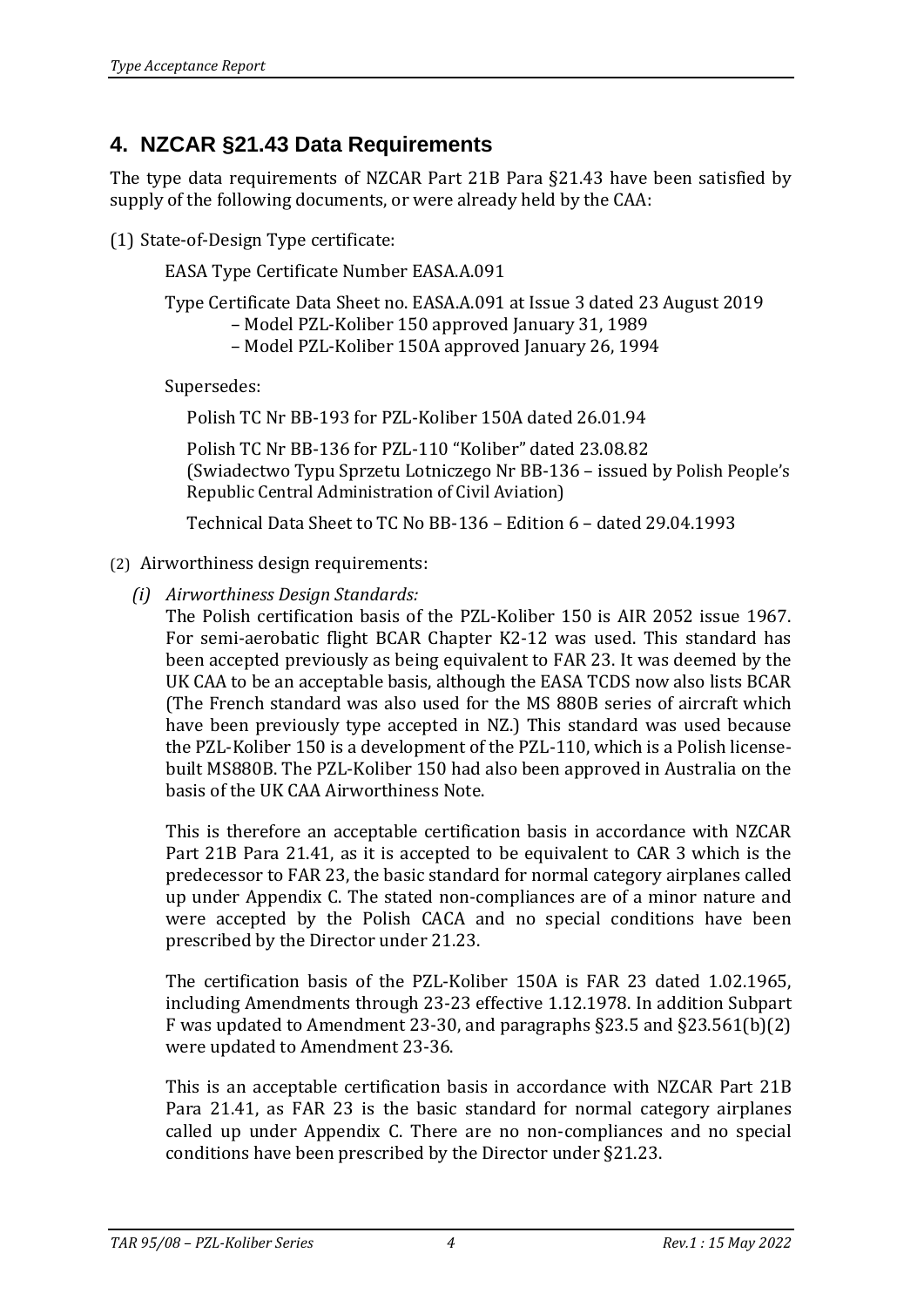- *(ii) Special Conditions:* Nil
- *(iii) Equivalent Level of Safety Findings:* Nil
- *(iv) Airworthiness Limitations:* Nil

(3) Aircraft Noise and Engine Emission Standards:

*(i) Environmental Standard:* PZL-Koliber 150 was tested for noise to ICAO Annex 16, Chapter 6 (1981).

PZL-Koliber 150A was tested for noise against FAR Part 36, Appendix G, at Amendment 36-20.

*(ii) Compliance Listing:* TCDS: PZL\_Koliber 150 Approved Noise Level – 69.0 dB(A)

PZL-Koliber 150A – 73.8 dB(A) (Noise Certificate No. HL1/94)

TCDS for Noise number EASA.A.091 at Issue 4 dated 23 A

(4) Certification Compliance Listing:

PZL-Koliber 150 List of Documents Used During Certification

Compliance Lists with the AIR 2052/A Regulations – Report No 1 – Report on manufactury and state tests of the KOLIBER 150 aircraft No S-110/W22-1/37 issue 1; Warsaw, December 1989 – January 1989

Koliber 150 Aircraft – List of the Aircraft Deviations to the AIR 2052/A Regulations (These are all of a very minor nature – Slight transverse instability; spinning prohibited; electric wire and lines fire resistance; ASI deviations; engine instrument markings; brake control markings)

S-110/W22-1/37 Flight Test Report for the Koliber 150 Aircraft

Statement of Civil Aircraft Inspection No BB-4/89 – Extension of TC No BB-136 for KOLIBER 150 version – Edition 3 (apr.31.01.1989) of Data Sheet to TC introduced

Statement of Civil Aircraft Inspection No BB-32/90 – Extension of TC to use Sensenich 74DM6 propellers for Koliber 150 – Issue 5/27.11.1990 of TC is introduced.

Decision of CAIB No BB-25/93 – Approval of enlarged fuel tanks for PZL-Koliber 150 airplane – Issue 6 of Data Sheet of the TC dated 93.04.29 introduced.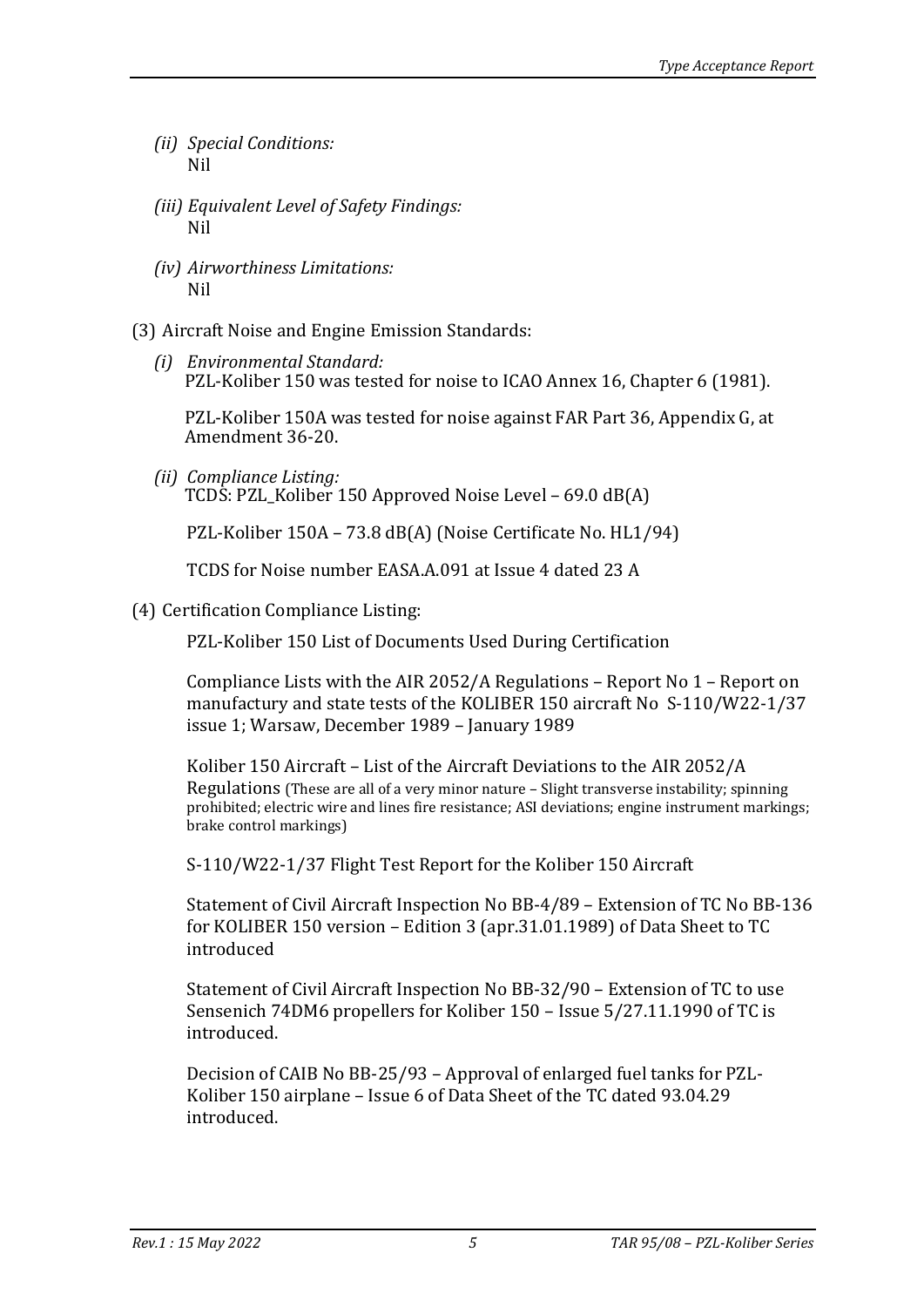(5) Flight Manual: CAIB Approved PZL-Koliber 150A Airplane Flight Manual – Document No. LD-153-10/150A issued 26 January 1994 – CAA Approved as AIR 2511

> Flight Manual for the Koliber 150 Airplane powered by a Lycoming O-320-E2A – Swedish Version – Dated 11.09.89 CAA Accepted as AIR 2550

- (6) Operating Data for Aircraft:
	- *(i) Maintenance Manual:* Maintenance Manual and Scheduled Inspections for the Koliber 150 – 1989

Repair Manual for the Koliber 150 Airplane – 1989

PZL KOLIBER 150A Airplane Maintenance Manual

*(ii) Current service Information:*

Information Bulletin No 11095044 – Guidance on bulletins issued in 1986-94 concerning PZL-110 Koliber, PZL-Koliber 150 and PZL-Koliber 150A airplanes

Plus copies of all five bulletins applicable to the PZL-150 Koliber (three announcing Flight Manual revisions, one mandatory undercarriage inspection and one specifying the life of the fuselage. (2000 hours plus a further 800 after a general inspection. Note acrobatics incurs a factor of 34!)

During the original type acceptance the Polish GICA was contacted about the issue of Polish ADs. They replied that such functions were "*covered by Service Bulletins, classed as Mandatory. These are issued by the manufacturers of aviation equipment and approved by the Authority*."

- *(iii) Illustrated Parts Catalogue:* Catalogue of Spare Parts PZL-Koliber 150/PZL-Koliber 150A/160A
- (7) Agreement from manufacturer to supply updates of data in (5), and (6):

Letter from PZL Warszawa-Okecie Commercial Director dated Oct 19, 1994 agreeing to supply updates to SBs and operator's/maintenance manuals for PZL-Koliber 150/150A

(8) Other information:

UK CAA AAN 22451 – Approval for the issue of a C of A in the Transport Category (Passenger) for PZL Koliber 150 dated 25 Sept 1990

Australian CAA Certificate of Type Approval No.A65 and CTA Data Sheet dated 18 August 1993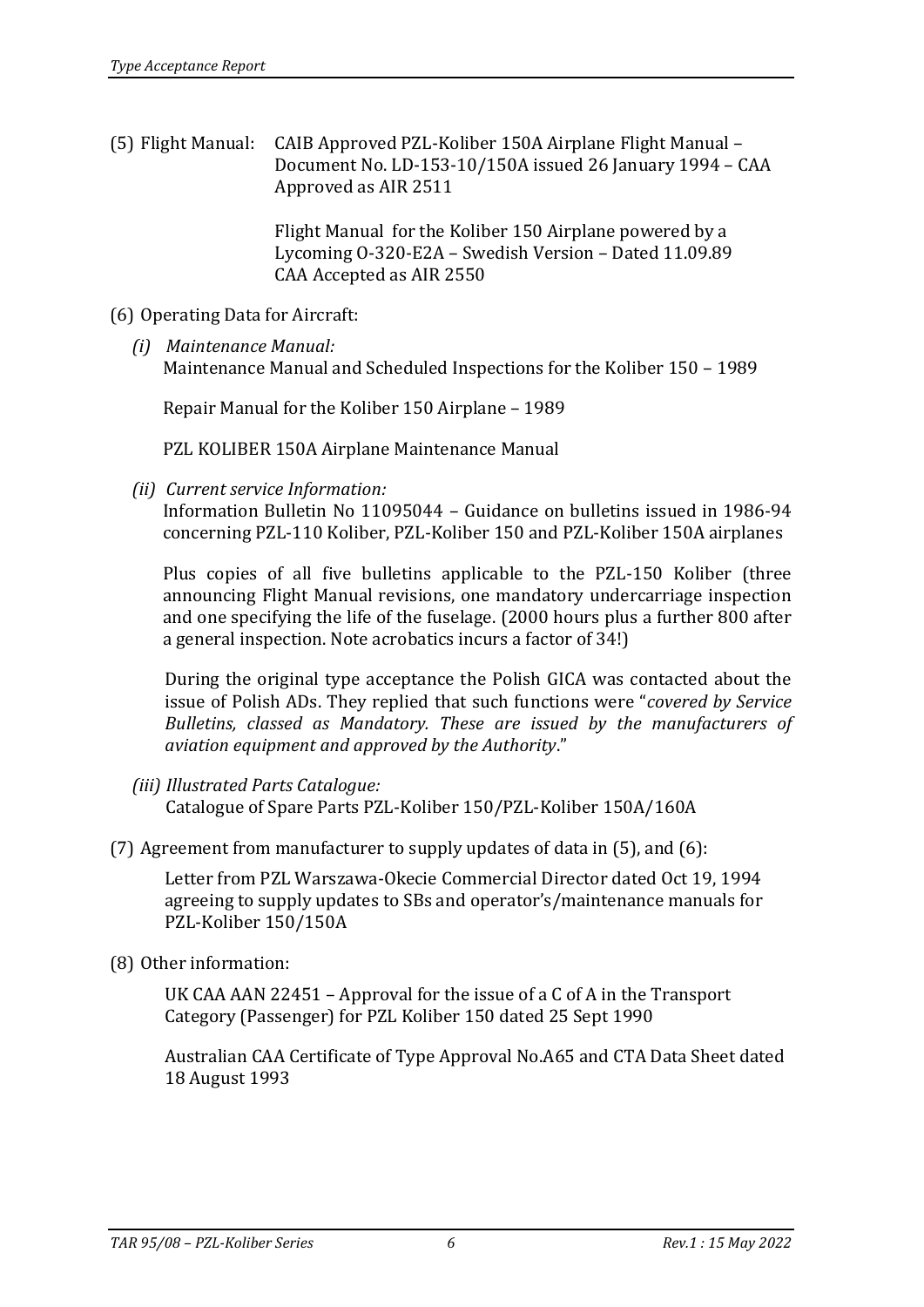## **5. New Zealand Operational Rule Compliance**

Compliance with the retrospective airworthiness requirements of NZCAR Part 26 has been assessed as they are a prerequisite for the grant of an airworthiness certificate.

#### **Civil Aviation Rules Part 26**

#### **Subpart B – Additional Airworthiness Requirements**

Appendix B – All Aircraft

| PARA: | <b>REOUIREMENT:</b>                                    | <b>MEANS OF COMPLIANCE:</b>                      |
|-------|--------------------------------------------------------|--------------------------------------------------|
| B.1   | Marking of Doors and Emergency Exits                   | To be determined on an individual aircraft basis |
| B.2   | Crew Protection Requirements – CAM 8 Appdx. $B \# .35$ | Not Applicable – Agricultural Aircraft only      |

Compliance with the following additional NZ operating requirements has been reviewed and were found to be covered by either the original certification requirements or the basic build standard of the aircraft, except as noted:

#### **Civil Aviation Rules Part 91**

#### **Subpart F – Instrument and Equipment Requirements**

| PARA:  | <b>REQUIREMENT:</b>                                    |                           | <b>MEANS OF COMPLIANCE:</b>                          |                            |
|--------|--------------------------------------------------------|---------------------------|------------------------------------------------------|----------------------------|
| 91.505 | Seating and Restraints - Safety belt/Shoulder Harness  |                           | FAR §23.785                                          |                            |
| 91.507 | Pax Information Signs - Smoking, safety belts fastened |                           | Not Applicable – Less than 10 passenger seats        |                            |
| 91.509 | Minimum Instruments and Equipment for VFR              |                           |                                                      |                            |
|        | $(1)$ ASI                                              | FAR §23.1303(a)           | (8) Coolant Temp                                     | $N/A$ – Air-cooled engines |
|        | (2) Machmeter                                          | N/A - No Mach limitations | (9) Oil Temperature                                  | FAR §23.1305(c)            |
|        | (3) Altimeter                                          | FAR §23.1303(b)           | (10) Manifold Pressure                               | FAR §23.1305(h)            |
|        | (4) Magnetic Compass                                   | FAR §23.1303(c)           | (11) Cylinder Head Temp.                             | FAR §23.1305(f)            |
|        | (5) Fuel Contents                                      | FAR §23.1305(a)           | (12) Flap Position                                   | FAR §23.699(a)(2)          |
|        | (6) Engine RPM                                         | FAR §23.1305(d)           | $(13)$ U/c Position                                  | FAR §23.729(e)             |
|        | (7) Oil Pressure                                       | FAR §23.1305(b)           | (14) Ammeter/Voltmeter                               | FAR §23.1351(d)            |
| 91.511 | Night VFR Instruments and Equipment                    |                           | Operational requirement - Compliance as applicable   |                            |
| 91.513 | <b>VFR Communication Equipment</b>                     |                           | Operational requirement - Compliance as applicable   |                            |
| 91.517 | IFR Instruments and Equipment                          |                           | Operational requirement - Compliance as applicable   |                            |
| 91.519 | IFR Communication and Navigation Equipment             |                           | Operational requirement - Compliance as applicable   |                            |
| 91.523 | <b>Emergency Equipment:</b>                            |                           |                                                      |                            |
|        | (a) More Than 9 pax - First Aid Kits per Table 7       |                           | Not Applicable – Less than 10 passenger seats        |                            |
|        | - Fire Extinguishers per Table 8                       |                           | Not Applicable - Less than 10 passenger seats        |                            |
|        | (b) More than 20 pax - Axe readily accessible to crew  |                           | Not Applicable - Less than 20 passenger seats        |                            |
|        | (c) More than 61 pax - Portable Megaphones per Table 9 |                           | Not Applicable - Less than 61 passenger seats        |                            |
| 91.529 | ELT - TSO C126 406 MHz after 22/11/2007                |                           | Operational requirement - Compliance as applicable   |                            |
| 91.531 | Oxygen Indicators - Volume/Pressure/Delivery           |                           | Operational requirement - Compliance as applicable   |                            |
| 91.533 | Oxygen for non-Pressurised Aircraft:                   |                           | Operational requirement - Compliance as applicable   |                            |
| 91.541 | SSR Transponder and Altitude Reporting Equipment       |                           | Operational requirement - Compliance as applicable   |                            |
| 91.543 | Altitude Alerting Device - Turbojet or Turbofan        |                           | Not Applicable - Not turbojet or turbofan powered    |                            |
| 91.545 | Assigned Altitude Indicator                            |                           | Not Applicable – Only approved for Day and Night VFR |                            |
| A.15   | <b>ELT Installation Requirements</b>                   |                           | To be determined on an individual aircraft basis     |                            |

#### **Civil Aviation Rules Part 135**

#### **Subpart F – Instrument and Equipment Requirements**

| PARA:   | <b>REOUIREMENT:</b>                                     |                                | <b>MEANS OF COMPLIANCE:</b>                             |  |
|---------|---------------------------------------------------------|--------------------------------|---------------------------------------------------------|--|
| 135.355 | Seating/Restraints - Shoulder harness flight-crew seats |                                | FAR §23.785                                             |  |
| 135.357 | Additional Instruments (Powerplant and Propeller)       |                                | FAR §23.1305                                            |  |
| 135.359 | Night Flight                                            | Landing light, Pax compartment | Operational requirement - Compliance as applicable      |  |
| 135.361 | <b>IFR Operations</b>                                   | Speed, Alt, spare bulbs/fuses  | Operational requirement - Compliance as applicable      |  |
| 135.363 | Emergency Equipment (Part 91.523 (a) and (b))           |                                | Operational requirement - Compliance as applicable      |  |
| 135.367 | Cockpit Voice Recorder                                  |                                | N/A - Only for 2-crew helicopters with more than 10 pax |  |
| 135.369 | Flight Data Recorder                                    |                                | Not Applicable – Less than 10 passenger seats           |  |
| 135.371 | Additional Attitude Indicator                           |                                | Not Applicable - Not turbo jet or turbofan powered      |  |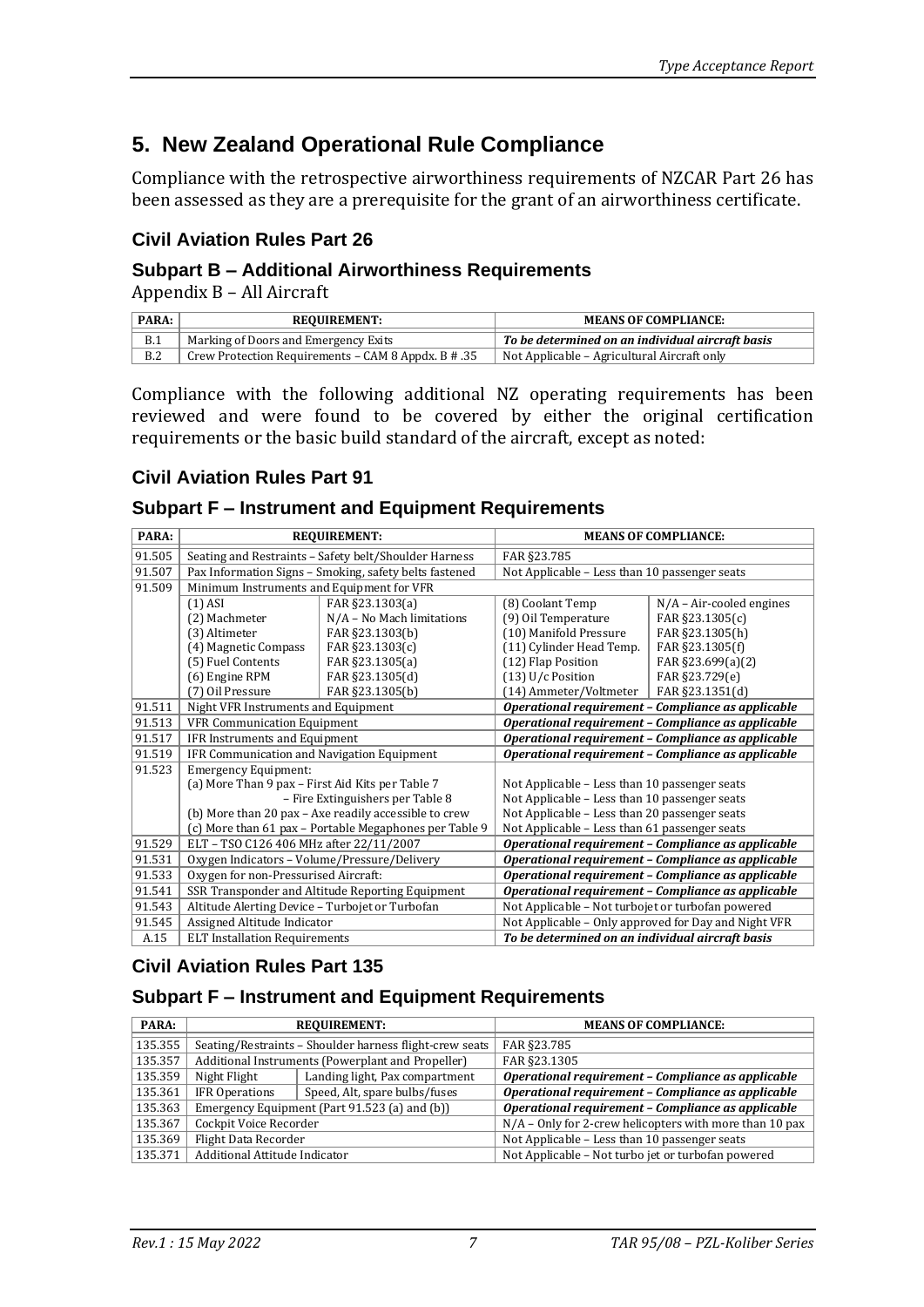NOTES: 1. A Design Rule reference in the Means of Compliance column indicates the Design Rule was directly equivalent to the CAR requirement, and compliance is achieved for the basic aircraft type design by certification against the original Design Rule.

2. The CAR Compliance Tables above were correct at the time of issue of the Type Acceptance Report. The Rules may have changed since that date and should be checked individually.

3. Some means of compliance above are specific to a particular model/configuration. Compliance with Part 91/119 operating requirements should be checked in each case, particularly oxygen system capacity and emergency equipment.

## **Attachments**

The following documents form attachments to this report:

Copy of Type Certificate Data Sheet Number EASA.A.091

#### **Sign off**



David Gill Checked – Rens Molenaar Team Leader Aircraft Inspection Certification Engineer

…………………………………….. ……………………………...............

## **Appendix 1**

#### **List of Type Accepted Variants:**

| Model:           | <i>Applicant:</i>                       | CAA Work Request: | Date Granted:  |
|------------------|-----------------------------------------|-------------------|----------------|
| PZL-Koliber 150A | AC 21-1.2/NZCAR Part 21 Appendix $A(c)$ |                   |                |
| PZL-Koliber 150  | Alternate Aviation Limited              | 96/21B/8          | 31 August 1995 |